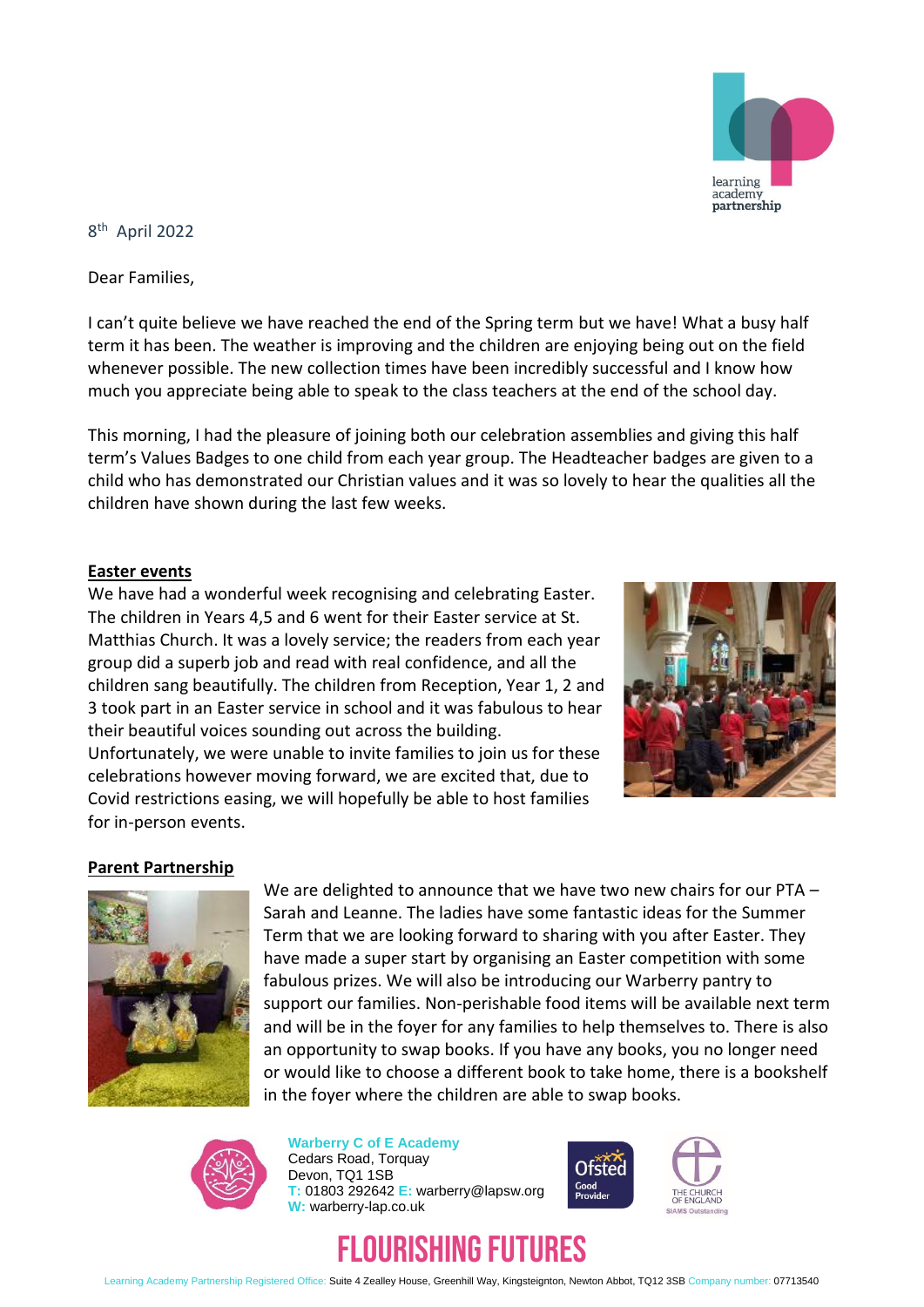

## **Football**

This week, we were lucky enough to host two football matches for our boy's Year 3 & 4 teams. Both teams hosted Torre Academy and played some fantastic football. One of the teams were playing their first match for the school and played some phenomenal football, coming away with just a narrow defeat. Amazing effort from the team! Our usual team put up a wonderful performance and secured a late winner to put them through to the next round of the cup. Congratulations and good luck to the boys.



### **AIM Group qualifications**

Have you ever wanted to be a teaching assistant?

You may have previous seen that we are currently being supported by The AIM Group to offer free and fully funded training

This opens a fantastic opportunity to pursue a career in becoming a 'teaching assistant' within our school

They have a national diploma level three (Double A Level Award) which is completely free to access and will allow you to learn and develop in the day-to-day role of a teaching/learning support assistant

All that is required from you to achieve this qualification, is to complete 4-6 hours a week volunteering in the school which all goes towards your final grading

Online learning would mean taking somewhere around 6-7 hours a week to complete the modules, which are spread over a full 12 months (all with dedicated tutor support)

if you are interested, please contact Chris Greenfield on 0203 900 3091 ext 213 or email your name and contact number to [christopher.greenfield@theaimgroup.co.uk](mailto:christopher.greenfield@theaimgroup.co.uk) limited funding is available so please apply sooner rather than later if at all interested in finding out more.